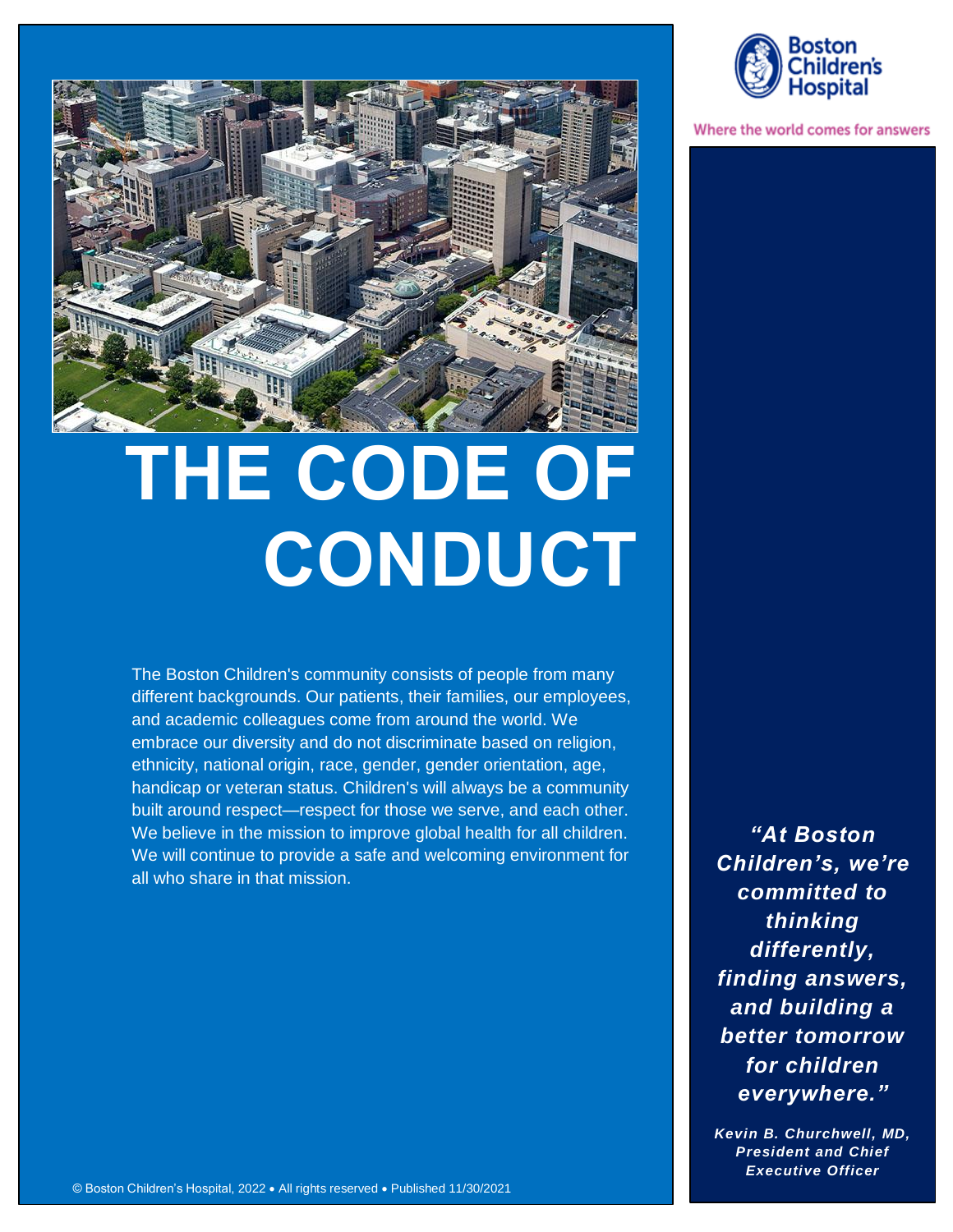#### **Introduction**

Members of the Boston Children's Hospital Community are committed to honesty, integrity, and diligence in performing all daily activities and functions. Boston Children's adopted this Code of Conduct to affirm our noble principles, and to use them in setting the strategic and operational direction for the organization. Everyone involved with Boston Children's Hospital, whether you're an employee, a vendor, or students on a clinical rotation to maintain our high standards by reporting any potential violations to your supervisor, Office of the General Counsel (OGC), Compliance Department (857-218-4681), and/or the confidential

#### [Anonymous Compliance Hotline at \(888\) 801-2805.](http://web2.tch.harvard.edu/compliance/mainpageS2628P4.html)

#### *Interpreter services are available in 237 different languages*

Calls are handled with appropriate confidentiality. Boston Children's Hospital does not engage in intimidation, retaliation or retribution against good faith reporters.



We have outlined five core goals that everyone should keep in mind so that we may accomplish our mission.

- 1. Complex Patients. Improve our capacity to care for all patients, particularly those with complex conditions.
- 2. Growth and Accountable Care. Develop relationships with other providers and payers that increase the number of patients with integrated access to complex care, and improve our ability to manage total medical expenses for defined populations and patients.
- 3. Research and Innovation Leadership. Maintain our international leadership position in pediatric research and innovation to remain at the forefront of scientific and clinical advances, and to set us apart from other pediatric institutions.
- 4. Operational and Administrative Effectiveness. Improve administrative and operational systems and processes to support patients and providers and maximize their satisfaction.
- 5. Staff and Employee Engagement. Develop and execute programs and improved processes that increase the engagement, satisfaction, and capabilities of our staff and employees, as well as support and enhance our workforce diversity.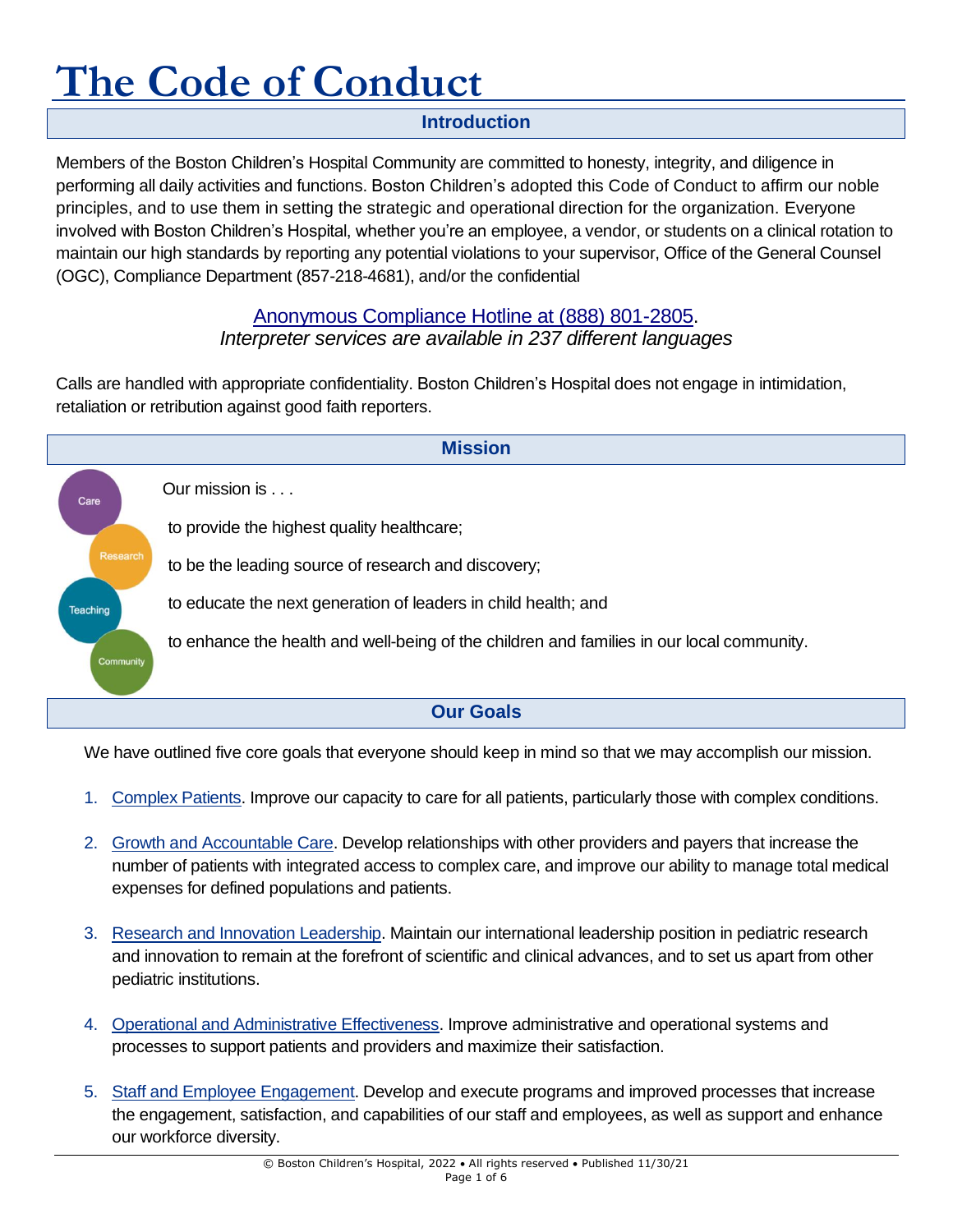#### **Our Values**

**C**ommunication. Communicates clearly and responds thoughtfully and promptly.

**R**espect. Treats others with empathy and compassion; values our differences.

**E**xcellence. Achieves the highest standards of performance every moment of every day.

**A**ccountability. Hold each other to high standards of performance through attention to detail and personal integrity.

**T**eamwork. Collaborates to achieve cooperative solutions.

**Innovation. Demonstrates and supports openness to change and new ideas.** 

#### **Commitment to Safety – High Reliability**

We have an enterprise-wide commitment to becoming a highly reliable organization. This means doing things right the first time, every time. The three pillars of High Reliability are:

#### **10 Speaking Up for Safety, © [Communicating Clearly, and](http://thriving.childrenshospital.org/wp-content/uploads/2015/09/ErrorPreventionToolKit.pdf) © Paying Attention to Detail**

We are dedicated to increasing the quality of our alertness and attention to details. Failures are embraced in order to take action to stop further damage from occurring, to learn why an event occurred, and to prevent it from happening again. Our focus is on an increased sensitivity to operations – which means looking at what the organization is actually doing regardless of what we are supposed to do based on intentions, designs, and plans. These commitments strive to achieve ZERO preventable harms affecting any patient, family member, or team member at Boston Children's.

#### **Scope**

This Code applies to the Children's Hospital Corporation d/b/a Boston Children's Hospital ("Hospital"), its parent corporation, Children's Medical Center Corporation, and all of its corporate affiliates and satellite locations as well as the Hospital's affiliated medical foundations (collectively, "Hospital affiliates"), together with all of their respective trustees, directors, officers, employees, independent contractors, medical and research staff, faculty members, fellows, residents, interns, students, visiting faculty or scientists, consultants, and volunteers (whether compensated or not). This Code also applies to individuals and entities engaged by the Hospital to provide services on its behalf, including but not limited to professional consultants, contractors and vendors. All individuals are responsible for ensuring that they understand the Compliance Manual and policies and procedures that apply to their job role. Conduct that does not conform to the requirements of the Compliance Manual or applicable policies and procedures is deemed to be outside the scope of employment and will be subject to discipline.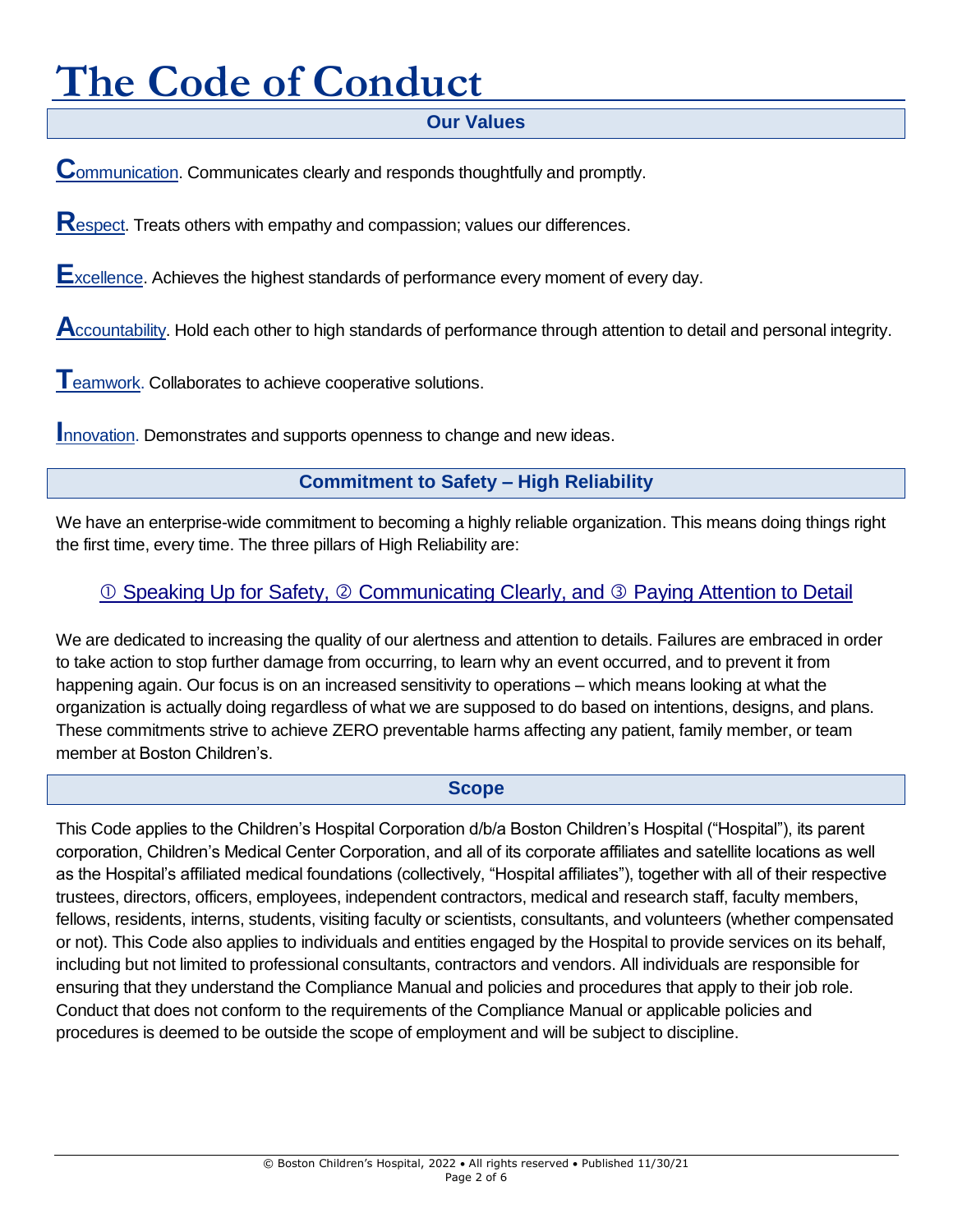#### **Bylaws, Manuals, Policies and Procedures**

The following topics are the major bylaws, manuals, and policies and procedures governing all individuals at Boston Children's. More specific individual department guides will assist you with your job responsibilities. Each section heading is a hyperlink to the referenced information.

# *Boston Children's [Hospital Medical Staff Bylaws](http://chbshare.chboston.org/elibrary/admin/manuals/msbylaws/default.aspx)*

The Medical Staff Bylaws govern medical appointments and practice at Boston Children's Hospital. Medical Staff need to demonstrate that their experience, educational background, training, professional competence, health, adherence to professional ethics, good reputation and ability to work with others are adequate to assure the Board of Trustees that they will perform their activities in a competent and ethical manner; and that any patient treated by them will receive efficient and quality care. Staff are required to meet the applicable qualifications, standards, and requirements set forth in the Bylaws and all organizational policies and procedures.

# *[Clinical Services](http://chbshare.chboston.org/elibrary/clinsvc/default.aspx)*

Clinical Services' programs aim to be accessible, culturally appropriate, developmentally sensitive, socially responsible, and family-centered. The International Health Services Manual describes staff obligations and supports coordination of services for all international patients. The Patient Experience Manual is the sum of all interactions, shaped by our organization's culture, that influence patient perceptions across our continuum of care. The Ambulatory Services Manual describes departmental-specific information on operations, services, and includes policies and procedures.

# *[Compliance](http://web2.tch.harvard.edu/compliance/)*

Our Compliance Program ensures that the organization conducts its business in compliance with all governing law; and that our operations are in accordance with established standards of business and professional ethics. The Board of Trustees charges the Chief Compliance Officer and Compliance Management Committee to review specific compliance matters that arise. The program has four key areas of focus: (1) Billing and Coding, (2) Conflict of Interest, (3) Privacy and Security, and (4) Research Compliance. Each area has specific policies and procedures that further describe important standard operating procedures. All individuals who work for or provide services to Boston Children's Hospital must also review the *[Compliance Manual](http://chbshare.chboston.org/elibrary/compliance/manuals/cpp/default.aspx)* – a broad overview of important organizational legal and ethical principles.

### *[Equity, Diversity and Inclusion](http://web2.tch.harvard.edu/diversity/mainpageS2678P22.html)*

*"Being a leader in equity for all is an attainable goal, and with your support and your dedication, it's a goal we will keep working toward until it's a reality."* Kevin B. Churchwell, MD, President and Chief Executive Officer

Boston Children's Hospital is committed to fostering a culture that honors diversity, respect, inclusion, and excellence, both within our system and across our community.

This requires a system of care that treats all patients and our workforce effectively and compassionately regardless of socioeconomic status, race, ethnicity, language, nationality, sexual orientation, gender identity, religion, geography, abilities, age, and life experience.

BCH is united around objectives to enrich our community and reduce healthcare disparities in pediatric care. We aim to advance culturally effective pediatric care through education and scholarship; recruitment and retention of a diverse and inclusive workforce; and support for an environment of respect for different viewpoints. We measure our progress and hold ourselves accountable.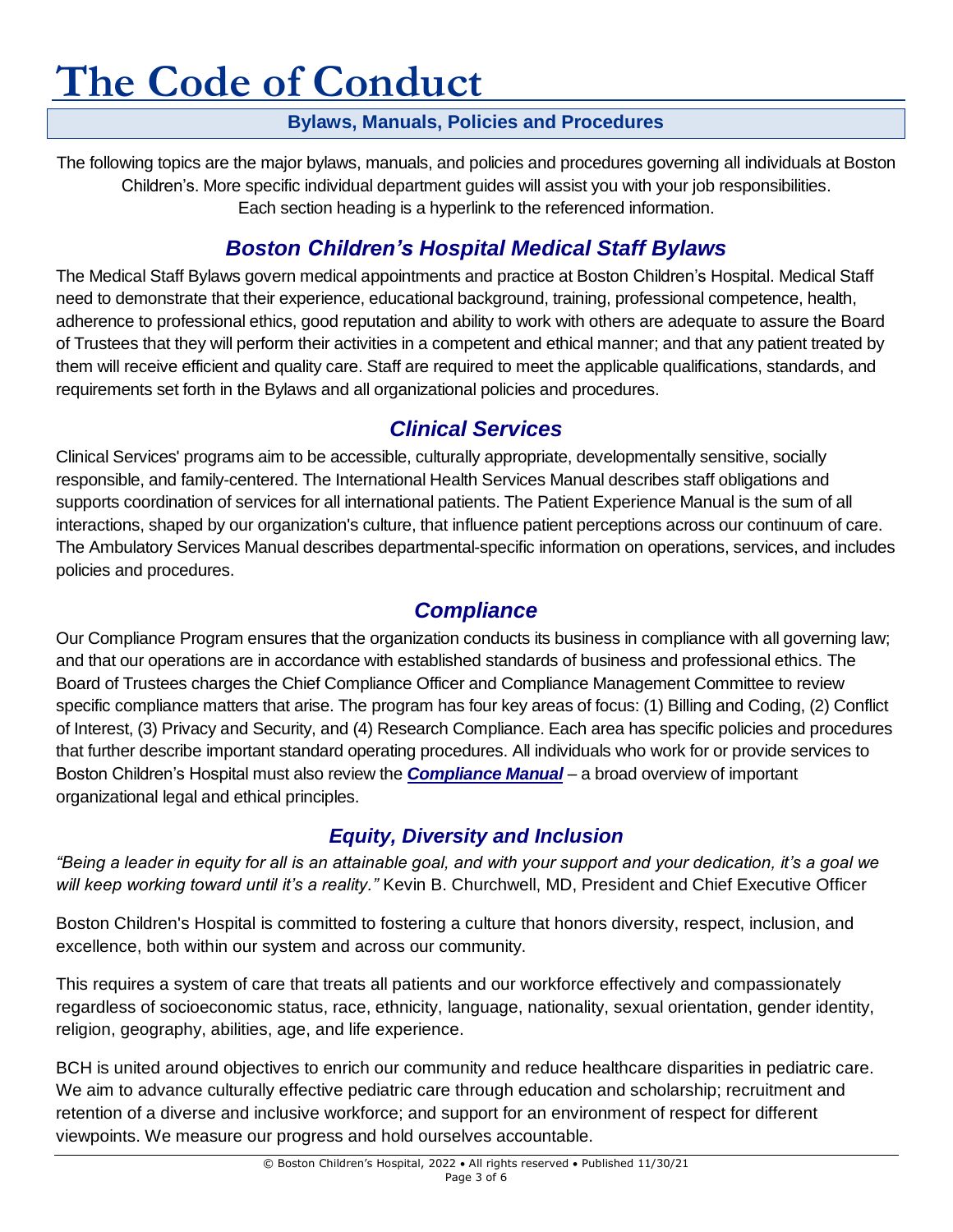We renew this commitment not only because it is moral and ethical, but for the fundamental reason it is the right thing to do. Should you have concerns related to equity, diversity or inclusion practices at BCH, you may contact your Department Leadership, Human Resources, or the Anonymous Compliance Hotline (888-801-2805).

#### *[Facilities Management](http://chbshare.chboston.org/elibrary/recp/default.aspx)*

The Facilities Management Manual describes space assignment, use, and management of Emergency Response Floor Plans. The plans describe evacuation routes, and identify room numbers and areas. The Contractor Safety Guide supports project managers and construction personnel in safe and efficient building operations.

#### *[Finance](http://chbshare.chboston.org/elibrary/fin/default.aspx)*

The Finance Department provides accurate, timely, and clear financial and statistical information that supports the organization's understanding of its operations. Additionally, the department efficiently processes financial transactions. The Finance Manual describes financial practices that impact the organization and its employees. The Finance Employee Manual describes departmental-specific organization, operations, and policies. The Health Information Systems Manual describes patient financial transactions such as pre-approval and billing.

### *[Hospital Trust](http://chbshare.chboston.org/elibrary/cht/default.aspx)*

The Trust secures philanthropic support for Boston Children's patient care, research, education and community service initiatives. If you need support for an important program, the Trust can help identify sources and partner with you to bring in philanthropic funding.

#### *[Human Resources](http://chbshare.chboston.org/elibrary/hr/default.aspx)*

Human Resources helps the organization foster an environment that is respectful and supportive. It accomplishes this by recruiting and retaining bright people who have the opportunity to excel as individuals and as teams. All employees should be aware of the information in the [Human Resources Manual,](http://chbshare/elibrary/hr/manuals/hrpp) which covers: Sexual Harassment; Discipline, Discharge and Standards of Conduct; and Diversity, Equal Employment Opportunity and Affirmative Action. Additionally, the Clinician Administrative Manual provides standards and expectations of professional behavior. Your benefit information can also be accessed at [bostonchildrenshr.org](http://bostonchildrenshr.org/).

### *[Information Services](http://chbshare.chboston.org/elibrary/isd/default.aspx)*

The Information Services Department (ISD) delivers top quality support and develops innovative solutions. We build security systems to prevent the loss, modification or misuse of patient and organizational information. The ISD Manual describes acceptable use of computer and network resources. The ISD Employee Manual describes departmental-specific organization, operations, and policies. It also describes the functions and responsibilities of the various areas in Boston Children's overall computing environment. ISD also oversees the Patient Health Information Manual that specifies patient medical care documentation, as well as access, storage and release of medical records.

### *[Marketing and Communications](http://web2.tch.harvard.edu/marcomm/)*

The Marketing and Communications Department performs marketing, communications, research, media relations and public affairs functions. It is responsible for [branding](file:///C:/Users/ch185868/Downloads/bch_brandguidelines%20(1).pdf) and promoting Boston Children's and the community that we serve. We develop programs that encourage patients to seek clinical care at all of our locations by raising visibility and strengthening our reputation.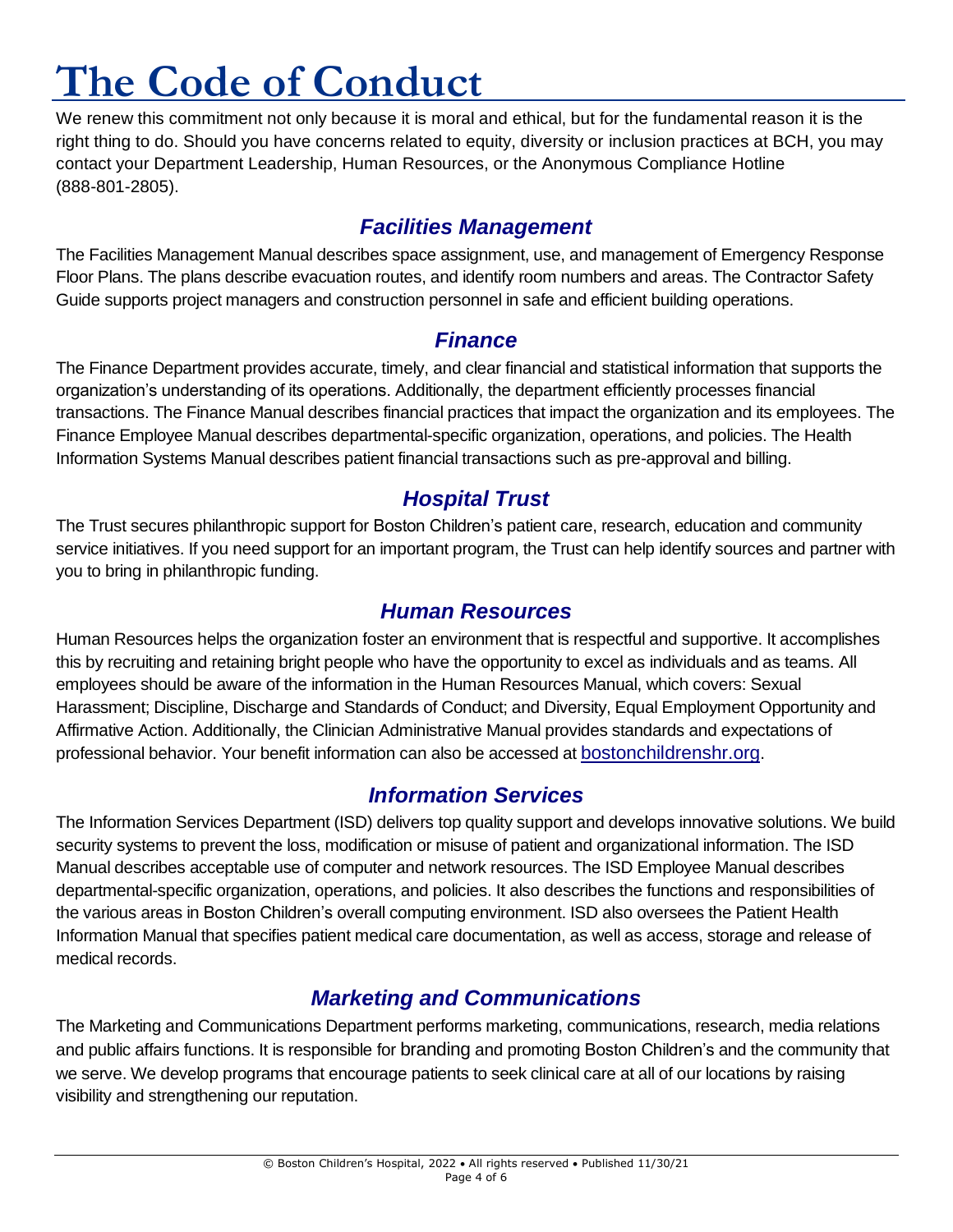# *[Patient Care Services](http://chbshare.chboston.org/elibrary/ptsvc/default.aspx)*

Patient Care Services covers various departments that provide excellent patient care. The following manuals guide them to ensure the delivery of quality care:

- Biomedical Engineering Manual addresses medical equipment management, safety, and performance measures.
- Clinician Administrative Manual describes clinician governance, staffing, and personnel policies.
- Graduate Medical Education Manual outlines standards and policies for the program.
- Infection Prevention and Control Program Manual reduces the impact of infectious diseases or organisms on patients, personnel, and visitors. This helps to ensure that Boston Children's is an environment free from hazards, which may result in injury or illness.
- Emergency Response Manual works in conjunction with the Hospital Incident Command System (HICS) to identify responders' roles, responsibilities, and strategies during an emergency. It contains site-specific response plans to incidents that disrupt operations.
- Laboratory Medicine Manual contains policies and procedures for the Department of Lab Medicine and Point of Care Testing.
- Nursing Orientation Handbook describes training for new nursing staff, and the parameters for safe, consistent, and quality interventions.
- Pathology Manuals describe standards for pathology and cytopathology services provided by the Pathology Department.
- Patient Care Manual contains polices related to safe patient care and specialty care content for: Ambulatory Care, Behavioral Health Care, Cardiovascular and Critical Care Manual, Case Management, Child Protection, Clinical Operations, Nutrition, Emergency Services, NICU Care, Pediatric Oncology Care, Peri-Operative Care, Radiation Sedation, Respiratory Care, and Trauma Program Care.
- Patient Experience Manual is the sum of all interactions, shaped by our organization's culture, that influence patient perceptions across the continuum of care.
- Pharmacy and Therapeutics Manual includes policies regarding medication prescription, preparation, administration and pharmacy monitoring activities to ensure safe medication use.
- Radiology Department Manual describes department organization, operations, policies, and patient care information.

# *[Program for Patient Safety and Quality](http://web2.tch.harvard.edu/ppsq/)*

We are committed to providing the highest quality pediatric care to all patients and families. The Program for Patient Safety and Quality (PPSQ) provides leadership oversight and coordination for activities involving Patient Safety & Quality within BCH. The primary goal of our institution-wide program is to ensure that all care is safe, highly effective, patient-centered, timely, efficient and equitable. PPSQ also focuses on Clinical Regulatory Compliance and ensures organizational compliance by embedding regulatory standards into practice. Clinical Regulatory Readiness implements processes, prepares for surveys and inspections, and works with regulators and stakeholders to remedy and address any necessary corrective actions.

# *[Purchasing](http://chbshare.chboston.org/elibrary/supsvc/manuals/scmm/scmm/Purchasing%20Policy.pdf)*

Purchasing enforces the Vendor Management Policy that governs relationships with outside entities that are seeking to do business with the organization. It prohibits acceptance of personal gifts and establishes guidelines for relationships with representatives (like those from pharmaceutical and medical device companies).